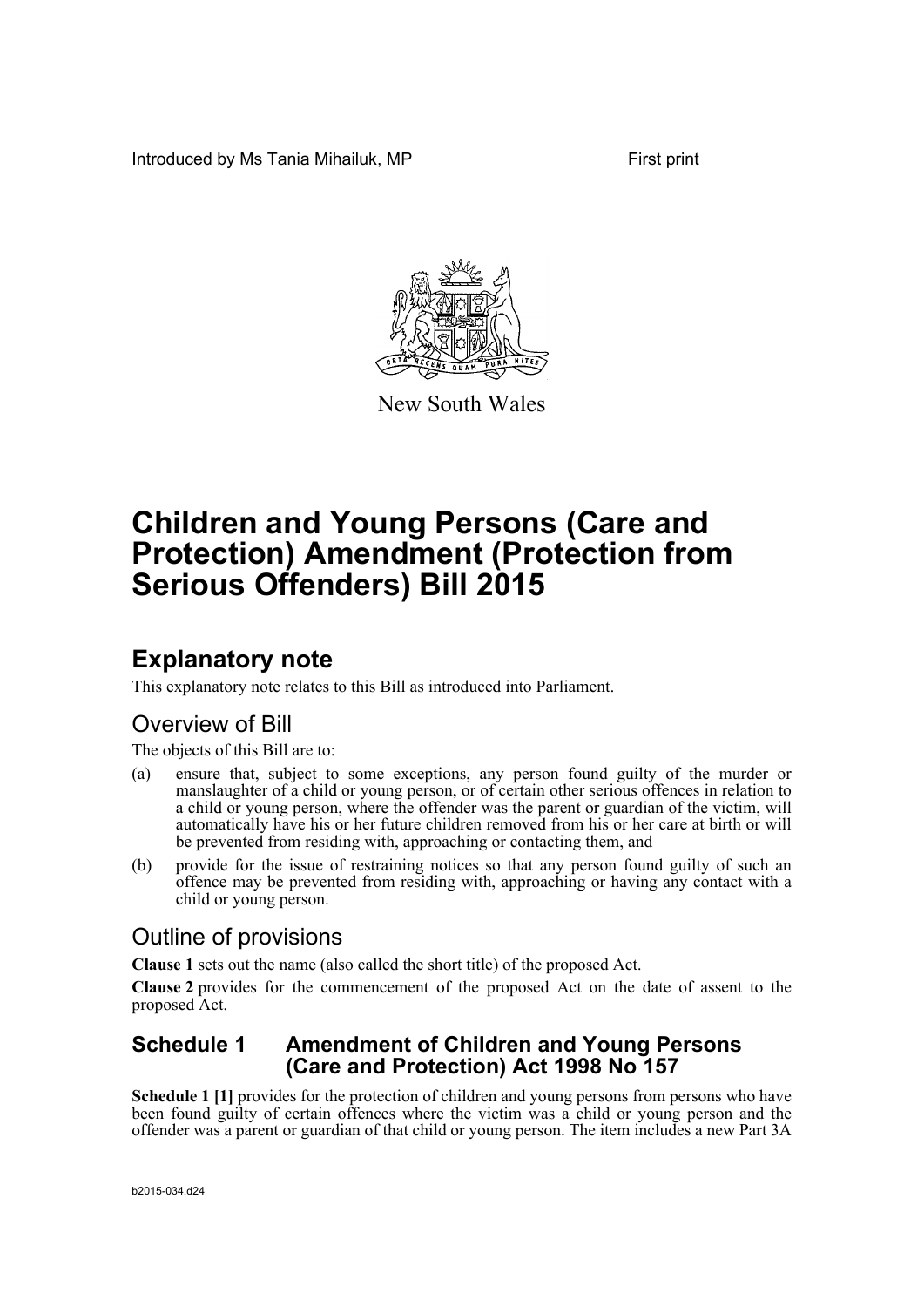(Protection from persons found guilty of certain serious offences) in Chapter 4. The proposed Part contains the following provisions:

- (a) **Proposed section 38H** inserts definitions of terms used in the proposed Part. In particular, *disqualifying offence* is defined to include murder, manslaughter, infanticide, and certain other serious offences, or an attempt to commit such offences, where the victim is a child or young person and the offender a parent or guardian of that child or young person. It does not matter whether the offence was committed before or after the commencement of the proposed Part, and those offences include interstate offences.
- (b) **Proposed section 38I** explains the extended meaning of being *found guilty* in the proposed Part.
- (c) **Proposed section 38J** provides that, for the purposes of the proposed Part, a newborn baby will be taken to reside on the same property as a person if the baby is likely to reside on the same property as the person when the baby is discharged from hospital.
- (d) **Proposed section 38K** requires the Secretary of the Department of Family and Community Services to assume guardianship of a child if the Secretary becomes aware that the child has been born to a parent who has been found guilty of a disqualifying offence.

This is achieved by the Secretary issuing an instrument of guardianship. The child specified in the instrument will, for all purposes, be under the guardianship of the Minister for a period of 60 days, unless a parent of the child makes a successful application to have the instrument of guardianship revoked.

(If the child also resides with a parent who has not been found guilty of a disqualifying offence, the Secretary is not to issue an instrument of guardianship, but must instead issue a restraining notice under proposed section 38Q against the parent found guilty of the disqualifying offence. The Secretary is not required to issue an instrument if he or she is of the opinion that the relevant disqualifying offence occurred where there were significant mitigating circumstances, or arose as a result of any illness or condition from which the offender no longer suffers or from any circumstances that no longer exist.)

- (e) **Proposed section 38L** clarifies the effect of an instrument of guardianship, which is to allocate all aspects of care responsibility for the child to the Minister, authorise the removal of the child from the care of those of his or her parents who have been found guilty of a disqualifying offence, require the child to be kept at a place approved by the Minister and specify the arrangements for the custody, care, protection, health, welfare or education of the child.
- (f) **Proposed section 38M** provides that the Act applies to an instrument of guardianship as if it were a care order.
- (g) **Proposed section 38N** provides that an instrument of guardianship remains in force for 60 days, unless it is earlier revoked, but can be extended.
- (h) **Proposed section 38O** provides that a parent can apply for the revocation of an instrument of guardianship.
- (i) **Proposed section 38P** provides that a woman who has been found guilty of a disqualifying offence and who is expecting a child may, during the term of her pregnancy, apply for an order of the Children's Court to prevent the issuing of an instrument of guardianship in relation to the child.
- (j) **Proposed section 38Q** requires the Secretary, if he or she becomes aware that a child or young person is residing, or is about to reside, on the same property as a person who has been found guilty of a disqualifying offence, to issue a restraining notice to the person. The Secretary is not required to issue a notice if of the opinion that the relevant disqualifying offence occurred where there were significant mitigating circumstances, or arose as a result of any illness or condition from which the offender no longer suffers or from any circumstances that no longer exist.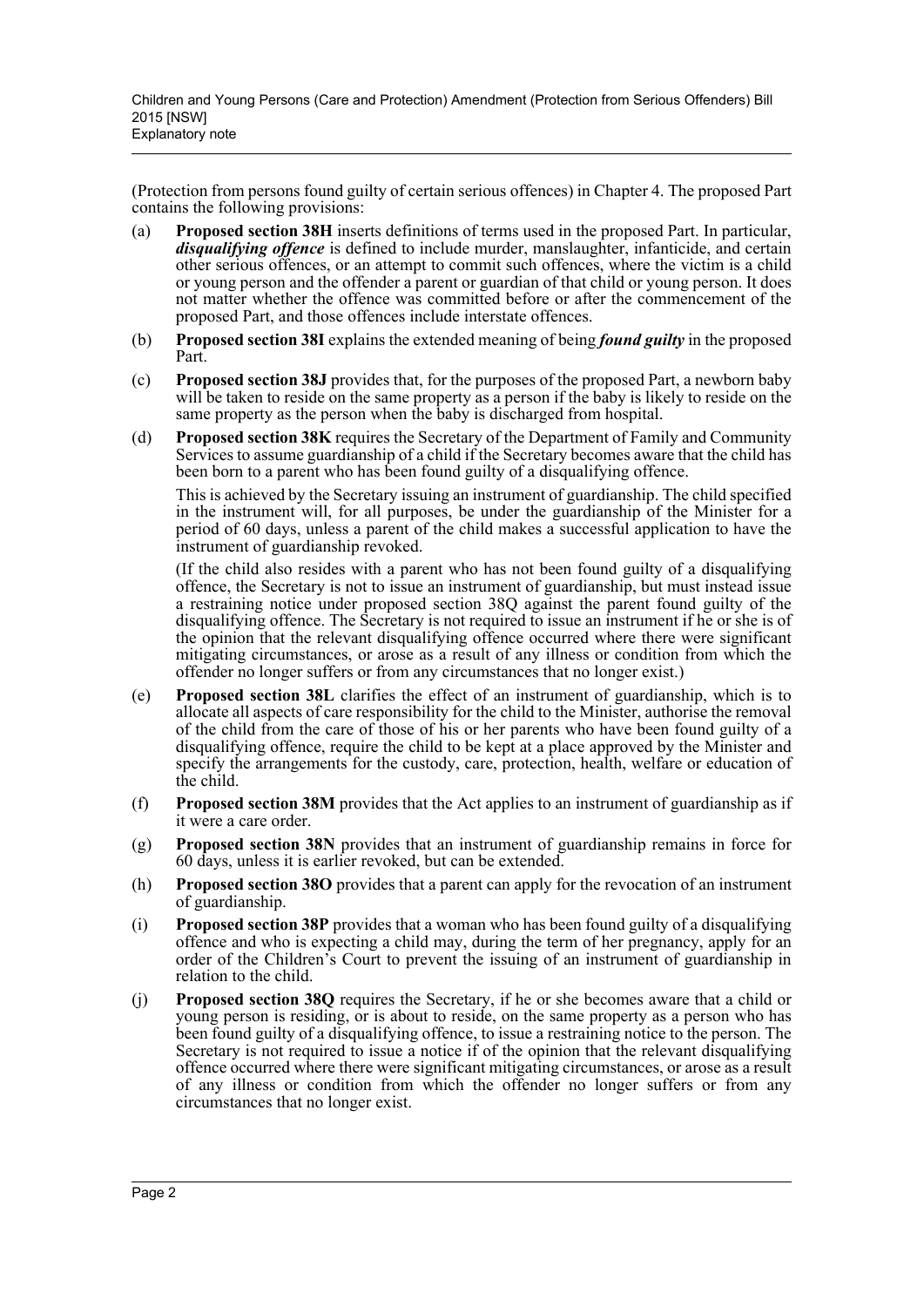- (k) **Proposed section 38R** provides that a restraining notice may prohibit the offender from: (i) residing on the same property as the child or young person, or
	- (ii) coming within a specified distance of the child or young person's residence, or
	- (iii) having any physical contact with the child or young person except under supervision, or
	- (iv) having any contact at all with the child or young person.
- (l) **Proposed section 38S** provides that a restraining notice will apply for a period of 60 days, unless it is earlier revoked, but can be extended.
- (m) **Proposed section 38T** provides that an offender can apply for the revocation of a restraining notice.
- (n) **Proposed section 38U** specifies the matters to which the Children's Court is to have regard when determining applications for the revocation of instruments of guardianship or restraining notices or to prevent the issue of instruments of guardianship.
- (o) **Proposed section 38V** requires a court that finds a person guilty of a disqualifying offence to provide the Secretary with certain information relating to the finding of guilt.
- (p) **Proposed section 38W** provides that a document purporting to be an instrument of guardianship or restraining notice is admissible in evidence in any proceedings under the Act and, in the absence of evidence to the contrary, is proof of the instrument or notice and its terms and that it was duly given.

**Schedule 1 [2]** requires the Secretary to apply to the Children's Court for a care order under Chapter 5 as soon as practicable after the Secretary issues an instrument of guardianship or a restraining notice under the new provisions.

**Schedule 1 [3]** sets out the grounds for such an application, namely that:

- (a) a parent of the child has been found guilty of a disqualifying offence and the child does not reside on, or is not about to reside on, the same property as any other of his or her parents who has not been found guilty of a disqualifying offence, or
- (b) the child or young person is residing, or is about to reside, on the same property as a person who has been found guilty of a disqualifying offence.

**Schedule 1 [4]** allows the Children's Court to revoke an instrument of guardianship or restraining notice where:

- (a) an application has been made for revocation by a parent of the child or young person, or
- (b) an application for a care order contemplated by the proposed new provisions has been made by the Secretary.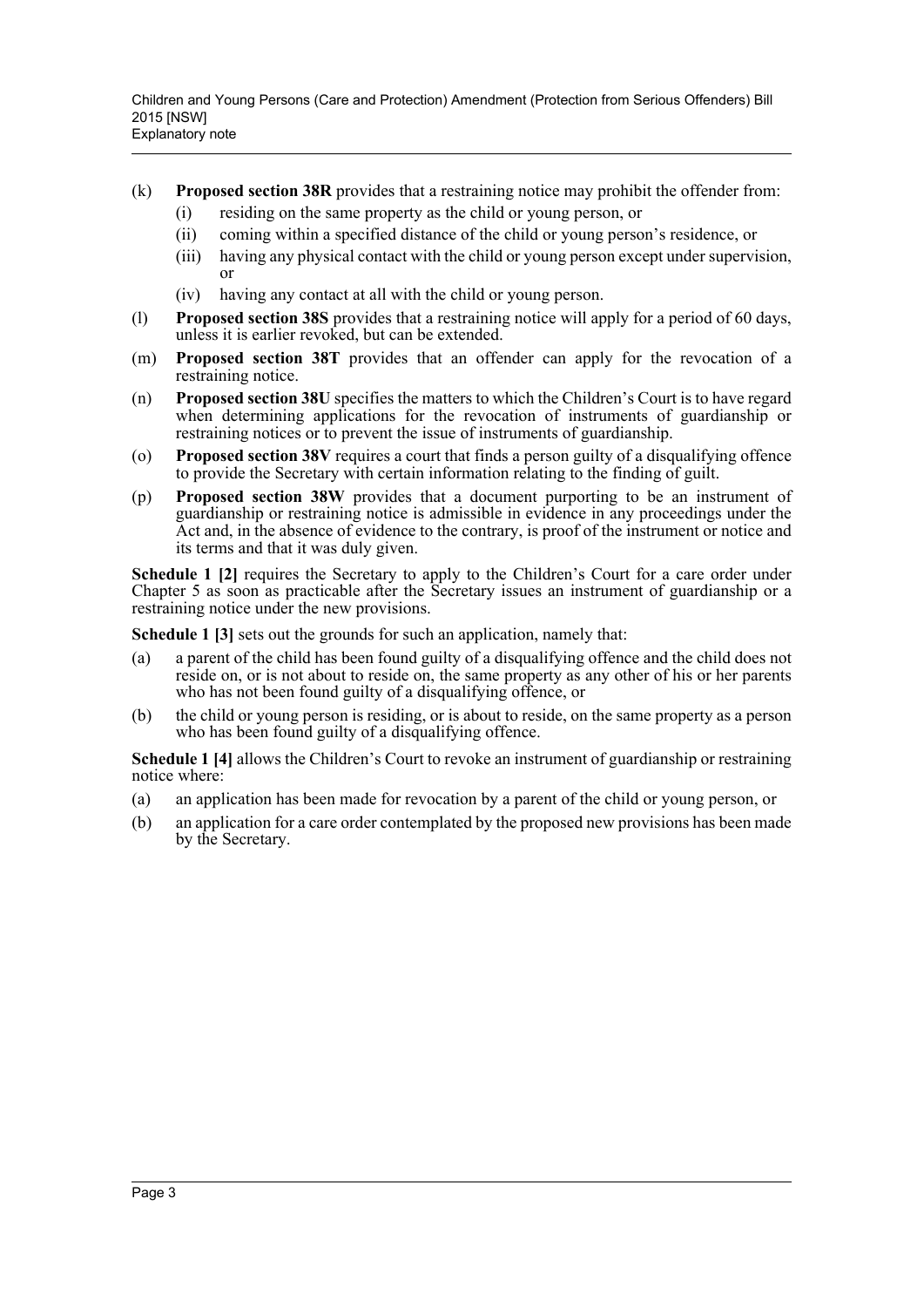Introduced by Ms Tania Mihailuk, MP First print



New South Wales

# **Children and Young Persons (Care and Protection) Amendment (Protection from Serious Offenders) Bill 2015**

## **Contents**

|            |                                                                                  | Page |
|------------|----------------------------------------------------------------------------------|------|
|            | Name of Act                                                                      |      |
|            | Commencement                                                                     |      |
| Schedule 1 | Amendment of Children and Young Persons (Care and Protection)<br>Act 1998 No 157 | ર    |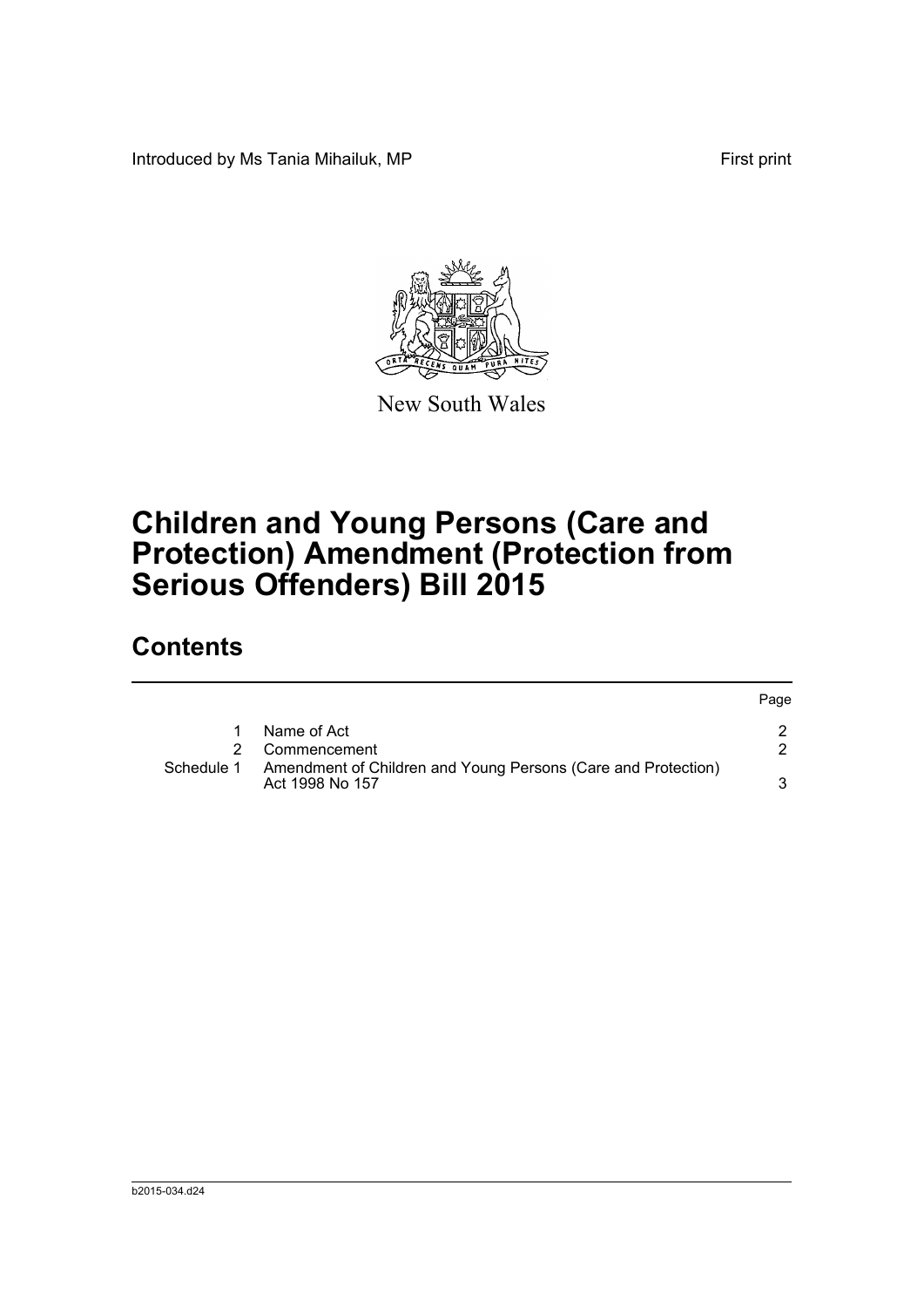

New South Wales

# **Children and Young Persons (Care and Protection) Amendment (Protection from Serious Offenders) Bill 2015**

No , 2015

### **A Bill for**

An Act to amend the *Children and Young Persons (Care and Protection) Act 1998* to ensure that persons found guilty of serious offences in relation to their children are prevented from having care and responsibility for their children and from having certain contact with other children and young persons.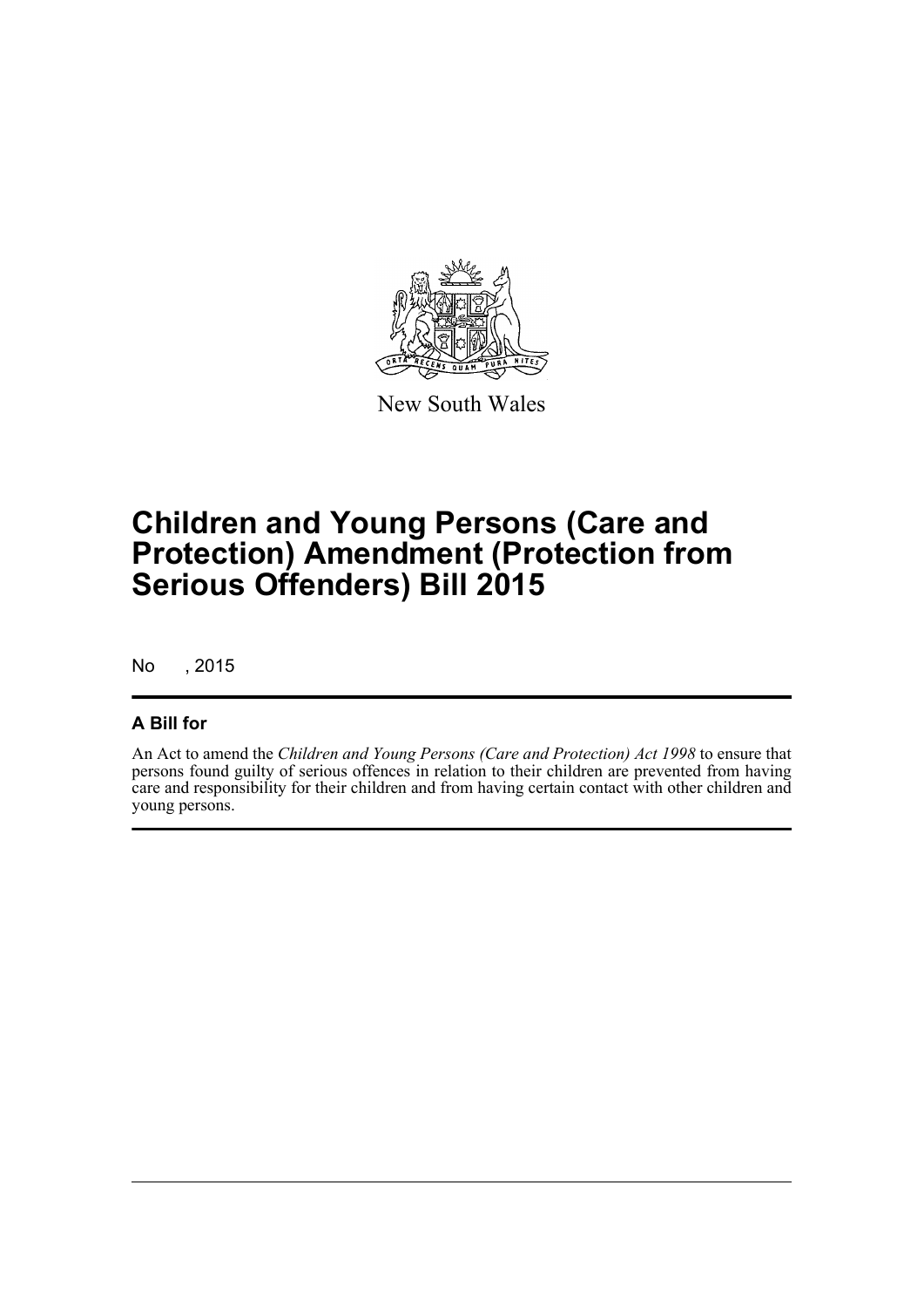<span id="page-5-1"></span><span id="page-5-0"></span>

| The Legislature of New South Wales enacts:                                                                                  |                     |  |
|-----------------------------------------------------------------------------------------------------------------------------|---------------------|--|
| Name of Act                                                                                                                 | $\overline{2}$      |  |
| This Act is the Children and Young Persons (Care and Protection) Amendment<br>(Protection from Serious Offenders) Act 2015. | 3<br>$\overline{4}$ |  |
| Commencement                                                                                                                |                     |  |
| This Act commences on the date of assent to this Act.                                                                       | 6                   |  |
|                                                                                                                             |                     |  |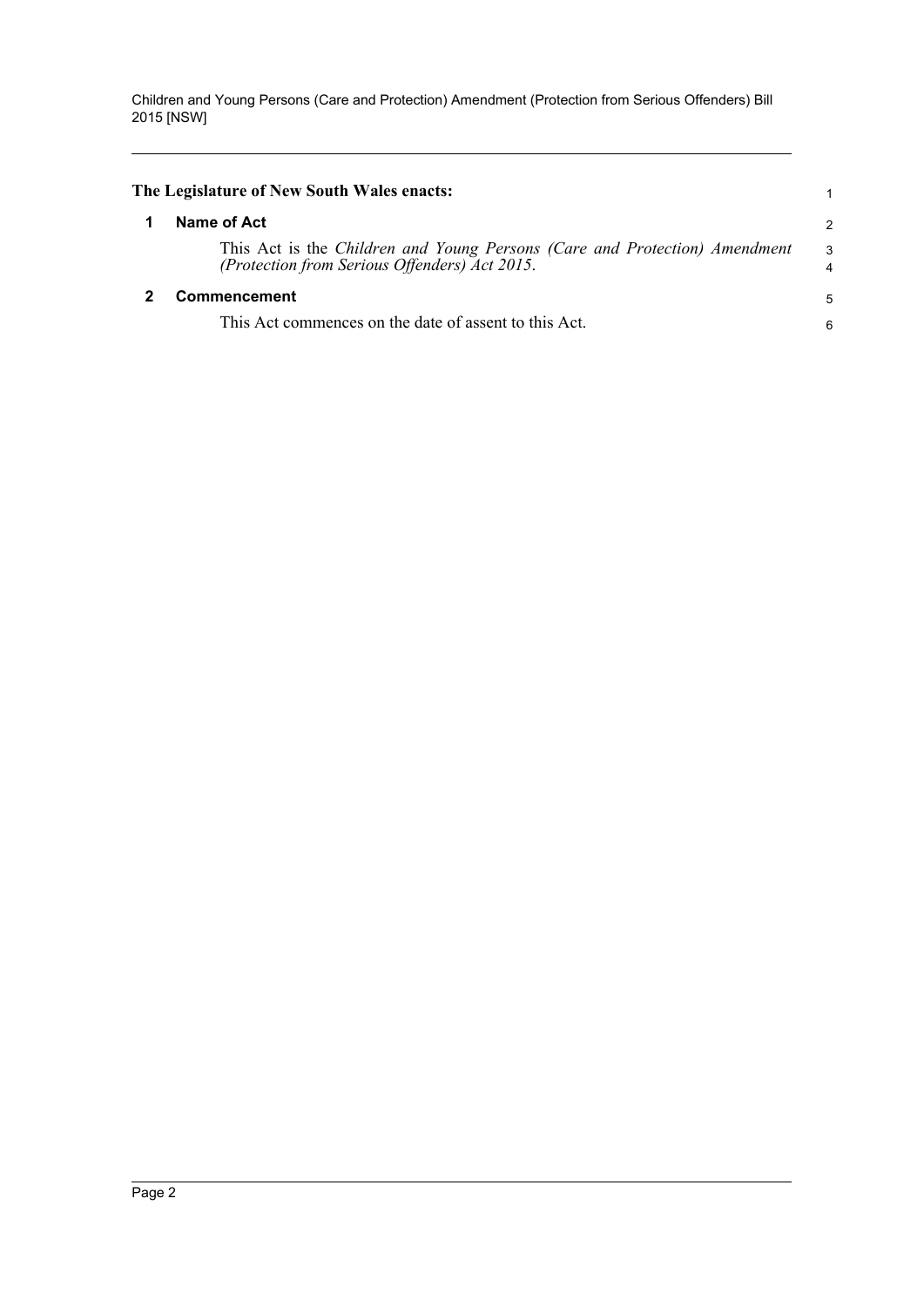Children and Young Persons (Care and Protection) Amendment (Protection from Serious Offenders) Bill 2015 [NSW] Schedule 1 Amendment of Children and Young Persons (Care and Protection) Act 1998 No 157

<span id="page-6-0"></span>

| <b>Schedule 1</b> |     | <b>Amendment of Children and Young Persons</b><br>(Care and Protection) Act 1998 No 157 |     |               | 1<br>$\overline{a}$                                                                                                                                                                                                                                                                                                                                                                                                                                    |                                  |
|-------------------|-----|-----------------------------------------------------------------------------------------|-----|---------------|--------------------------------------------------------------------------------------------------------------------------------------------------------------------------------------------------------------------------------------------------------------------------------------------------------------------------------------------------------------------------------------------------------------------------------------------------------|----------------------------------|
| [1]               |     | Chapter 4, Part 3A<br>Insert after Part 3:                                              |     |               |                                                                                                                                                                                                                                                                                                                                                                                                                                                        | 3<br>4                           |
|                   |     | Part 3A Protection from persons found guilty of certain<br>serious offences             |     |               | 5<br>6                                                                                                                                                                                                                                                                                                                                                                                                                                                 |                                  |
|                   |     | <b>Division 1</b>                                                                       |     |               | <b>Preliminary</b>                                                                                                                                                                                                                                                                                                                                                                                                                                     | 7                                |
|                   | 38H | <b>Definitions</b>                                                                      |     |               |                                                                                                                                                                                                                                                                                                                                                                                                                                                        | 8                                |
|                   |     |                                                                                         |     | In this Part: |                                                                                                                                                                                                                                                                                                                                                                                                                                                        | 9                                |
|                   |     |                                                                                         |     |               | disqualifying offence means any of the following offences (whether<br>committed before or after the commencement of this Part) where the victim<br>was a child or young person and the offender was a parent or guardian of the<br>child or young person:                                                                                                                                                                                              | 10<br>11<br>12<br>13             |
|                   |     |                                                                                         | (a) | murder,       |                                                                                                                                                                                                                                                                                                                                                                                                                                                        | 14                               |
|                   |     |                                                                                         | (b) |               | manslaughter,                                                                                                                                                                                                                                                                                                                                                                                                                                          | 15                               |
|                   |     |                                                                                         | (c) |               | an offence under any of the following provisions of the Crimes<br>Act 1900):                                                                                                                                                                                                                                                                                                                                                                           | 16<br>17                         |
|                   |     |                                                                                         |     | (i)           | section 22A (Infanticide),                                                                                                                                                                                                                                                                                                                                                                                                                             | 18                               |
|                   |     |                                                                                         |     | (ii)          | section 25A (Assault causing death),                                                                                                                                                                                                                                                                                                                                                                                                                   | 19                               |
|                   |     |                                                                                         |     | (iii)         | section 27 (Acts done to the person with intent to murder),                                                                                                                                                                                                                                                                                                                                                                                            | 20                               |
|                   |     |                                                                                         |     | (iv)          | section 29 (Certain other attempts to murder),                                                                                                                                                                                                                                                                                                                                                                                                         | 21                               |
|                   |     |                                                                                         |     | (v)           | section 30 (Attempts to murder by other means),                                                                                                                                                                                                                                                                                                                                                                                                        | 22                               |
|                   |     |                                                                                         |     | (vi)          | section 33 (1) (Wounding or grievous bodily harm with intent),                                                                                                                                                                                                                                                                                                                                                                                         | 23                               |
|                   |     |                                                                                         |     | (vii)         | section 35 (1) or (2) (Reckless grievous bodily harm),                                                                                                                                                                                                                                                                                                                                                                                                 | 24                               |
|                   |     |                                                                                         |     | (viii)        | section 42 (Injuries to child at time of birth),                                                                                                                                                                                                                                                                                                                                                                                                       | 25                               |
|                   |     |                                                                                         |     | (ix)          | section 45 (Prohibition of female genital mutilation),                                                                                                                                                                                                                                                                                                                                                                                                 | 26                               |
|                   |     |                                                                                         |     | (x)           | section 45A (Removing person from State for female genital<br>mutilation),                                                                                                                                                                                                                                                                                                                                                                             | 27<br>28                         |
|                   |     |                                                                                         | (d) | ACI,          | an offence under section 227 (Child and young person abuse) of this                                                                                                                                                                                                                                                                                                                                                                                    | 29<br>30                         |
|                   |     |                                                                                         | (e) |               | an offence comprised of an attempt to commit an offence referred to in<br>paragraphs $(a)$ – $(d)$ ,                                                                                                                                                                                                                                                                                                                                                   | 31<br>32                         |
|                   |     |                                                                                         | (f) |               | an offence under the law of another jurisdiction that corresponds to an<br>offence referred to in paragraphs $(a)$ – $(e)$ .                                                                                                                                                                                                                                                                                                                           | 33<br>34                         |
|                   |     |                                                                                         |     |               | instrument of guardianship means an instrument of guardianship issued<br>under section 38K.                                                                                                                                                                                                                                                                                                                                                            | 35<br>36                         |
|                   |     |                                                                                         |     |               | parent, of a child or young person, includes the biological parent of a child or<br>young person, whether or not that biological parent has parental responsibility<br>for the child or young person, but does not include a stepmother or stepfather<br>of the child or young person unless she or he has parental responsibility for the<br>child or young person.<br><i>restraining notice</i> means a restraining notice issued under section 38Q. | 37<br>38<br>39<br>40<br>41<br>42 |
|                   |     |                                                                                         |     |               |                                                                                                                                                                                                                                                                                                                                                                                                                                                        |                                  |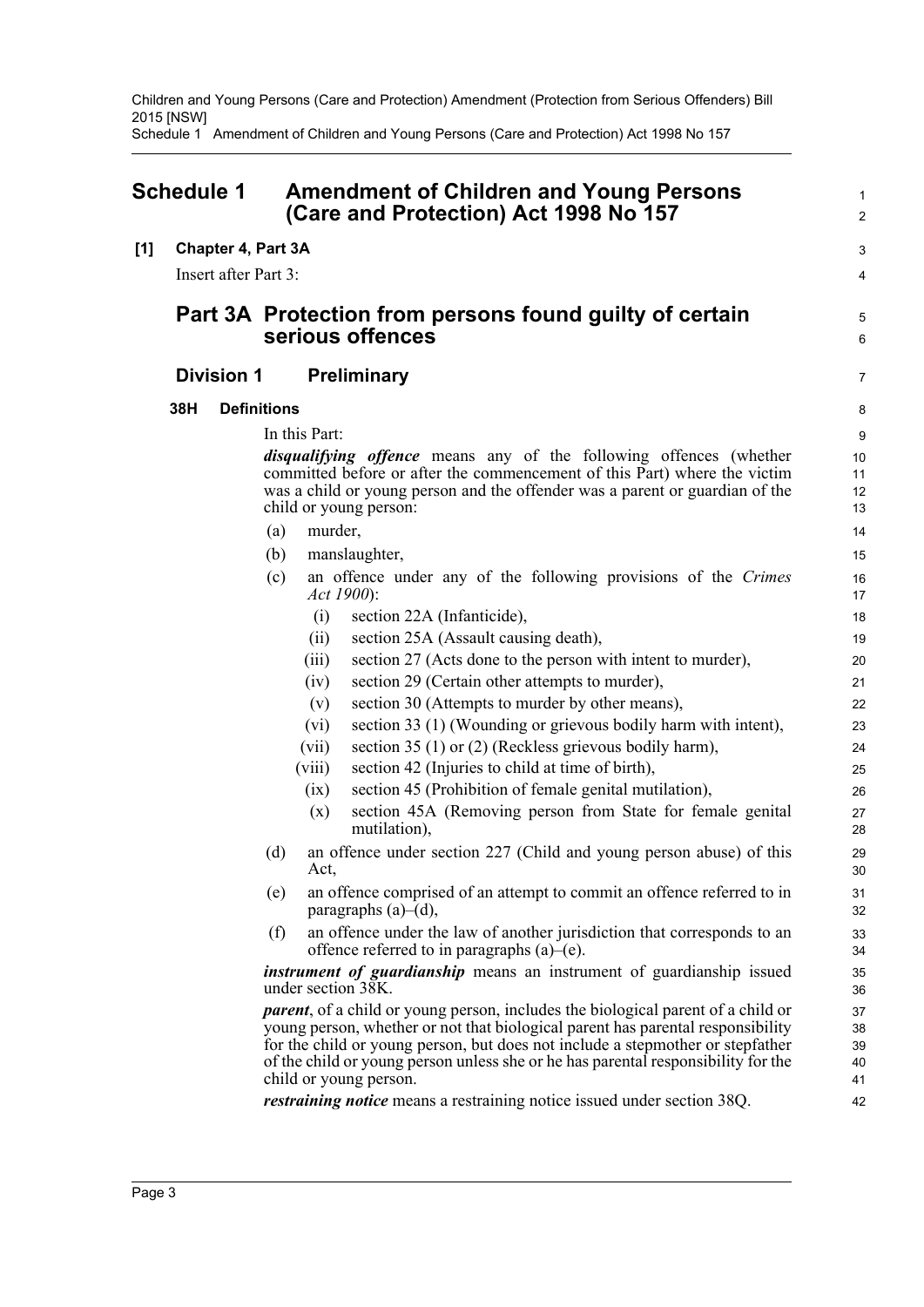Schedule 1 Amendment of Children and Young Persons (Care and Protection) Act 1998 No 157

#### **38I Extended meaning of "found guilty"**

For the purposes of this Part, a reference to a person being *found guilty* of an offence will be taken to include a reference to a person having been charged with a disqualifying offence and there being:

20 21

- (a) a special verdict that the accused person was not guilty by reason of mental illness under section 38 of the *Mental Health (Forensic Provisions) Act 1990*, or
- (b) a verdict of the kind referred to in section 22 (1) (c) or (d) of that Act, being a verdict that the accused person committed the offence charged or an offence available as an alternative to the offence charged, or
- (c) an acquittal on the ground of mental illness, where the mental illness was not set up as a defence by the person acquitted, or
- (d) any finding of a court of another jurisdiction that corresponds to a finding referred to in paragraphs  $(a)$ – $(c)$ .

#### **38J Newborn child taken to reside at likely residence**

For the purposes of this Part, a newborn child who has not yet been discharged from hospital will be taken to be residing on the same property as a person if the child is likely to reside on the same property as the person on being discharged.

#### **Division 2 Temporary guardianship of children of certain offenders**

#### **38K Secretary must issue instrument of guardianship for children of certain offenders**

- (1) The Secretary must issue an instrument under this section (an *instrument of guardianship*) in respect of any child who:
	- (a) is born, after the commencement of this section, to a parent who has been found guilty of a disqualifying offence (the *offender*), and
	- (b) does not reside on, or is not about to reside on, the same property as any other of his or her parents who have not been found guilty of a disqualifying offence, and
	- (c) is not subject to a guardianship order under this or any other Act.
- (2) However, the Secretary is not required to issue an instrument of guardianship if the Secretary is of the opinion that the relevant disqualifying offence:
	- (a) occurred where there were significant mitigating circumstances, or
	- (b) arose as a result of any illness or condition from which the offender no longer suffers or from any circumstances that no longer exist.
- (3) An instrument of guardianship:
	- (a) must be served on the offender as soon as practicable after it has been issued, and
	- (b) must be lodged with the Children's Court in accordance with any requirements prescribed by the regulations (and may be so lodged whether or not it has been served in accordance with paragraph (a)).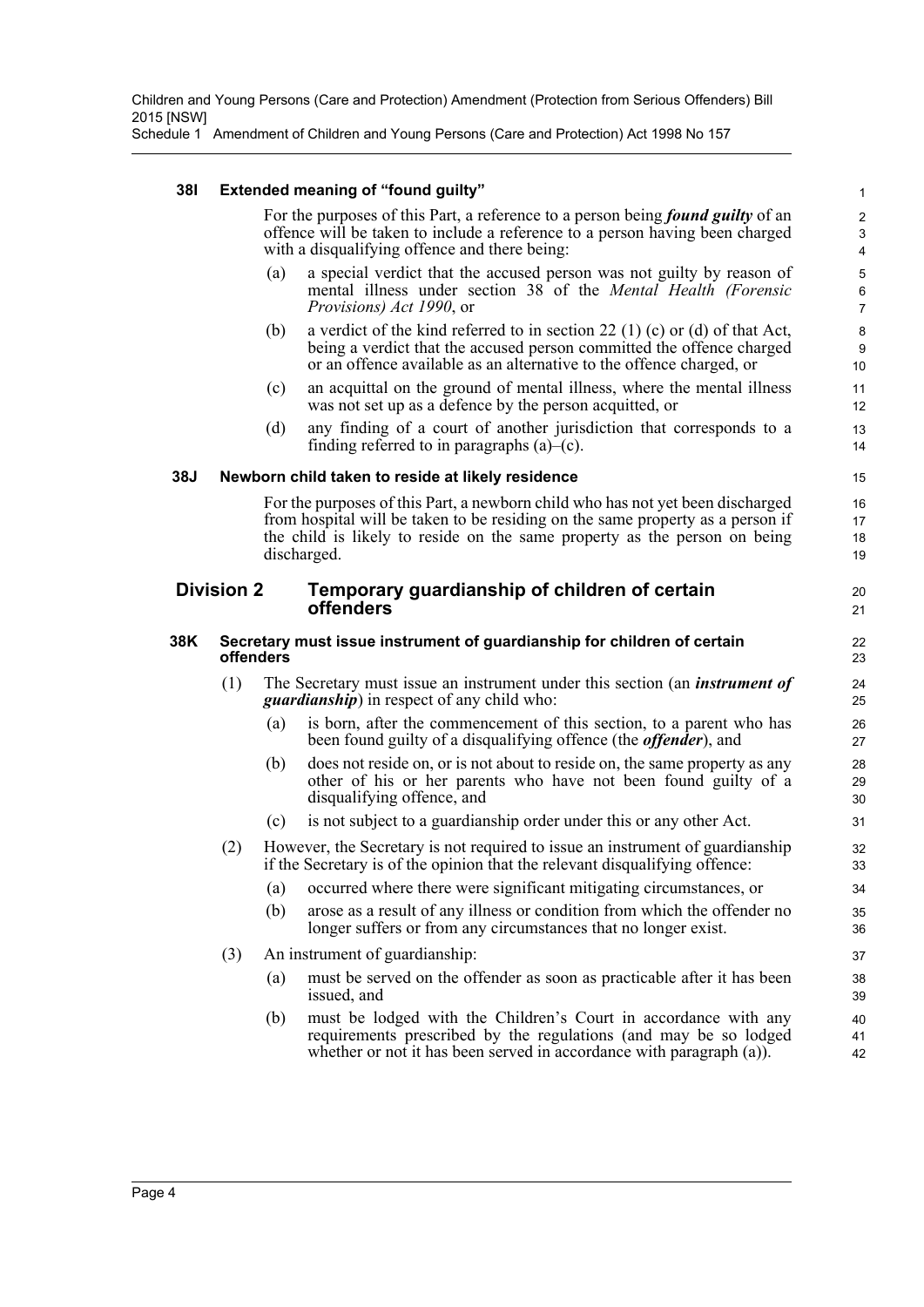Schedule 1 Amendment of Children and Young Persons (Care and Protection) Act 1998 No 157

| 38L |                                                               | Contents and effect of instrument of guardianship                                                                                                                                                                                                                                                                                                                                                 | 1                    |  |  |  |  |  |  |
|-----|---------------------------------------------------------------|---------------------------------------------------------------------------------------------------------------------------------------------------------------------------------------------------------------------------------------------------------------------------------------------------------------------------------------------------------------------------------------------------|----------------------|--|--|--|--|--|--|
|     | (1)<br>The instrument of guardianship is to:                  |                                                                                                                                                                                                                                                                                                                                                                                                   |                      |  |  |  |  |  |  |
|     |                                                               | allocate all aspects of care responsibility for the child to the Minister,<br>(a)<br>and                                                                                                                                                                                                                                                                                                          | 3<br>4               |  |  |  |  |  |  |
|     |                                                               | authorise the removal of the child from the care of those of his or her<br>(b)<br>parents who have been found guilty of a disqualifying offence, and                                                                                                                                                                                                                                              | 5<br>6               |  |  |  |  |  |  |
|     |                                                               | require the child to be kept at a place approved by the Minister for the<br>(c)<br>purposes of this section, and                                                                                                                                                                                                                                                                                  | 7<br>8               |  |  |  |  |  |  |
|     |                                                               | (d)<br>specify the arrangements for the custody, care, protection, health,<br>welfare or education of the child.                                                                                                                                                                                                                                                                                  | 9<br>10              |  |  |  |  |  |  |
|     | (2)                                                           | If the Secretary issues an instrument of guardianship, the child specified in the<br>instrument will, for all purposes, be under the guardianship of the Minister<br>during the guardianship period (subject to a care order of the Children's Court<br>on an application under section 61AA).                                                                                                    | 11<br>12<br>13<br>14 |  |  |  |  |  |  |
| 38M |                                                               | Act applies to instrument of guardianship as if it were care order                                                                                                                                                                                                                                                                                                                                | 15                   |  |  |  |  |  |  |
|     | (1)                                                           | This Act will be taken to apply to an instrument of guardianship while it<br>remains in force as if it were a care order of the Children's Court under Part 2<br>of Chapter 5:                                                                                                                                                                                                                    | 16<br>17<br>18       |  |  |  |  |  |  |
|     |                                                               | the parties to which were:<br>(a)                                                                                                                                                                                                                                                                                                                                                                 | 19                   |  |  |  |  |  |  |
|     |                                                               | the parents of the child to whom the instrument relates, and<br>(i)                                                                                                                                                                                                                                                                                                                               | 20                   |  |  |  |  |  |  |
|     |                                                               | (ii)<br>the child to whom the instrument relates, and                                                                                                                                                                                                                                                                                                                                             | 21                   |  |  |  |  |  |  |
|     |                                                               | a person who would, but for the instrument, have had custody or<br>(iii)<br>guardianship of the child to whom the instrument relates, and                                                                                                                                                                                                                                                         | 22<br>23             |  |  |  |  |  |  |
|     |                                                               | (iv)<br>the Secretary, and                                                                                                                                                                                                                                                                                                                                                                        | 24                   |  |  |  |  |  |  |
|     |                                                               | (b)<br>that specified the same arrangements for the custody, care, protection,<br>health, welfare or education of the child as those specified in the<br>instrument of guardianship.                                                                                                                                                                                                              | 25<br>26<br>27       |  |  |  |  |  |  |
|     | (2)                                                           | However, until the Secretary makes an application to the Children's Court<br>under section 61AA in relation to an instrument of guardianship, any<br>application to the Children's Court under section 90 in relation to the<br>instrument may only seek to vary the arrangements for the custody, care,<br>protection, health, welfare or education of the child specified in the<br>instrument. |                      |  |  |  |  |  |  |
| 38N |                                                               | Duration of instrument of guardianship                                                                                                                                                                                                                                                                                                                                                            | 34                   |  |  |  |  |  |  |
|     | (1)                                                           | An instrument of guardianship remains in force for the period beginning at the<br>time the instrument is lodged with the Children's Court and ending 60 days<br>later (or such longer period as may be allowed by the Children's Court), unless<br>sooner revoked by the Children's Court.                                                                                                        | 35<br>36<br>37<br>38 |  |  |  |  |  |  |
|     | (2)                                                           | The Children's Court may, on application by the Secretary, extend the<br>duration of the instrument of guardianship if satisfied that it is appropriate to<br>do so.                                                                                                                                                                                                                              | 39<br>40<br>41       |  |  |  |  |  |  |
| 38O | Parent may apply for revocation of instrument of guardianship |                                                                                                                                                                                                                                                                                                                                                                                                   |                      |  |  |  |  |  |  |
|     |                                                               | The Children's Court may, on application by a parent of the child concerned,                                                                                                                                                                                                                                                                                                                      | 43                   |  |  |  |  |  |  |
|     |                                                               | revoke an instrument of guardianship if satisfied that it is appropriate to do so.<br>Note. Section 38U sets out the matters to which the Children's Court is to have regard<br>in determining an application under this section.                                                                                                                                                                 | 44<br>45<br>46       |  |  |  |  |  |  |
|     |                                                               |                                                                                                                                                                                                                                                                                                                                                                                                   |                      |  |  |  |  |  |  |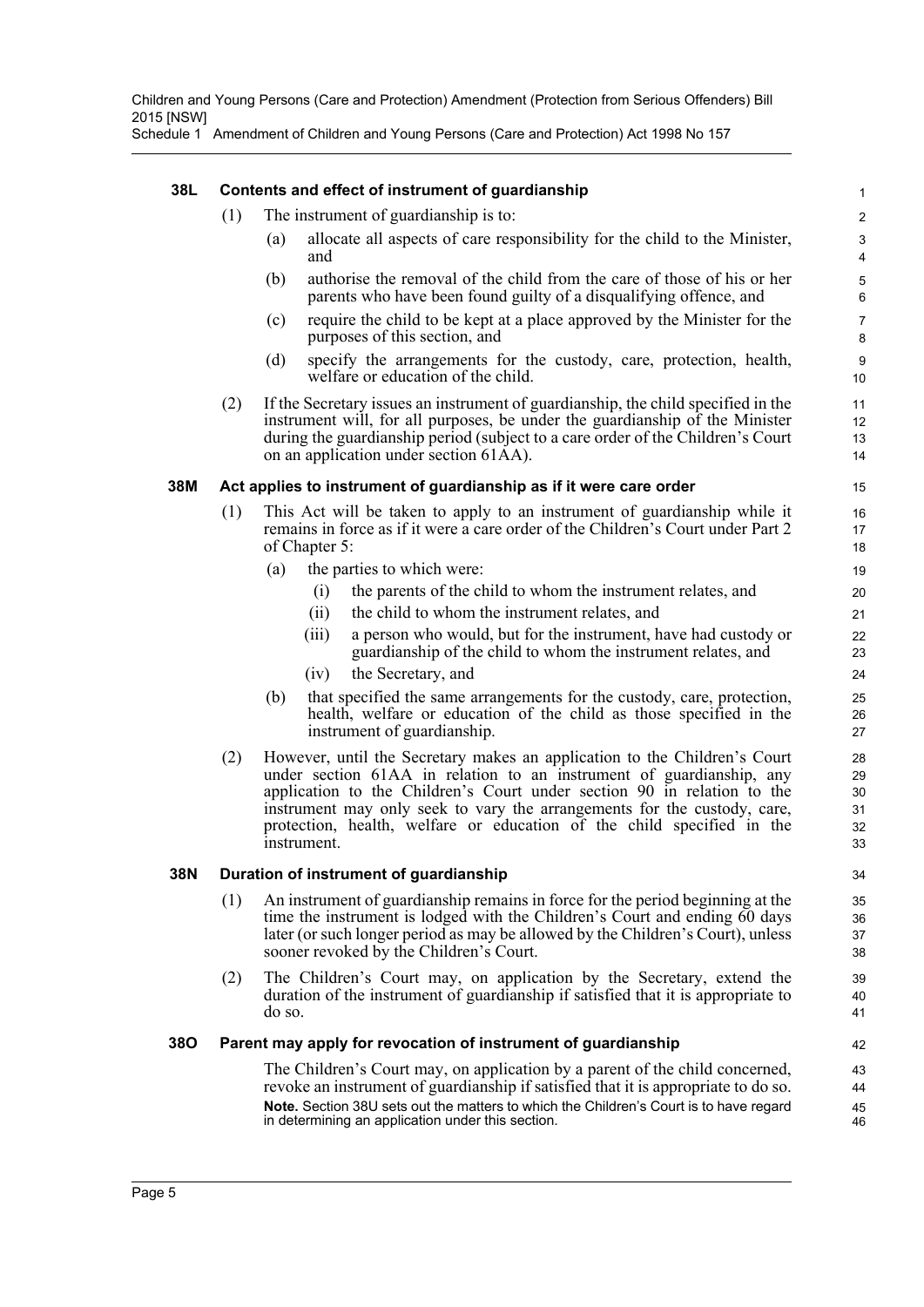Schedule 1 Amendment of Children and Young Persons (Care and Protection) Act 1998 No 157

#### **38P Pregnant woman may apply to prevent issue of instrument of guardianship**

(1) A woman who has been found guilty of a disqualifying offence and who is expecting a child may, during the term of her pregnancy, apply for an order of the Children's Court to prevent the issuing of an instrument of guardianship in relation to the child.

43 44 45

- (2) If an application to prevent the issuing of an instrument of guardianship is made:
	- (a) the Secretary is not to issue an instrument of guardianship in relation to the relevant child while the application is being determined, and
	- (b) the application must be determined no later than 28 days after it is made, and
	- (c) the Children's Court may prevent the Secretary from issuing an instrument of guardianship in relation to the child if satisfied that it is appropriate to do so.

**Note.** Section 38U sets out the matters to which the Children's Court is to have regard in determining an application under this section.

#### **Division 3 Restraining notices against certain offenders**

#### **38Q Secretary must issue restraining notice if child or young person residing with certain offenders**

- (1) The Secretary must issue a notice under this section (a *restraining notice*) in respect of any child or young person:
	- (a) who is born after the commencement of this section, and
	- (b) who the Secretary becomes aware is residing, or is about to reside, on the same property as a parent of the child or young person, or any other person, who has been found guilty of a disqualifying offence (the *offender*), and
	- (c) who is not subject to an instrument of guardianship or to a guardianship order under this or any other Act.
- (2) However, the Secretary is not required to issue a restraining notice if the Secretary is of the opinion:
	- (a) that the relevant disqualifying offence occurred where there were significant mitigating circumstances, or
	- (b) that the relevant disqualifying offence arose as a result of any illness or condition from which the offender no longer suffers or from any circumstances that no longer exist, or
	- (c) that it is otherwise inappropriate to do so in the circumstances.
- (3) A restraining notice issued in relation to an offender:
	- (a) must be served on the offender as soon as practicable after it has been issued, and
	- (b) must be lodged with the Children's Court in accordance with any requirements prescribed by the regulations (and may be so lodged whether or not it has been served in accordance with paragraph (a)).

#### **38R Contents and effect of restraining notice**

- (1) A restraining notice may prohibit the offender from:
	- (a) residing on the same property as the child or young person, or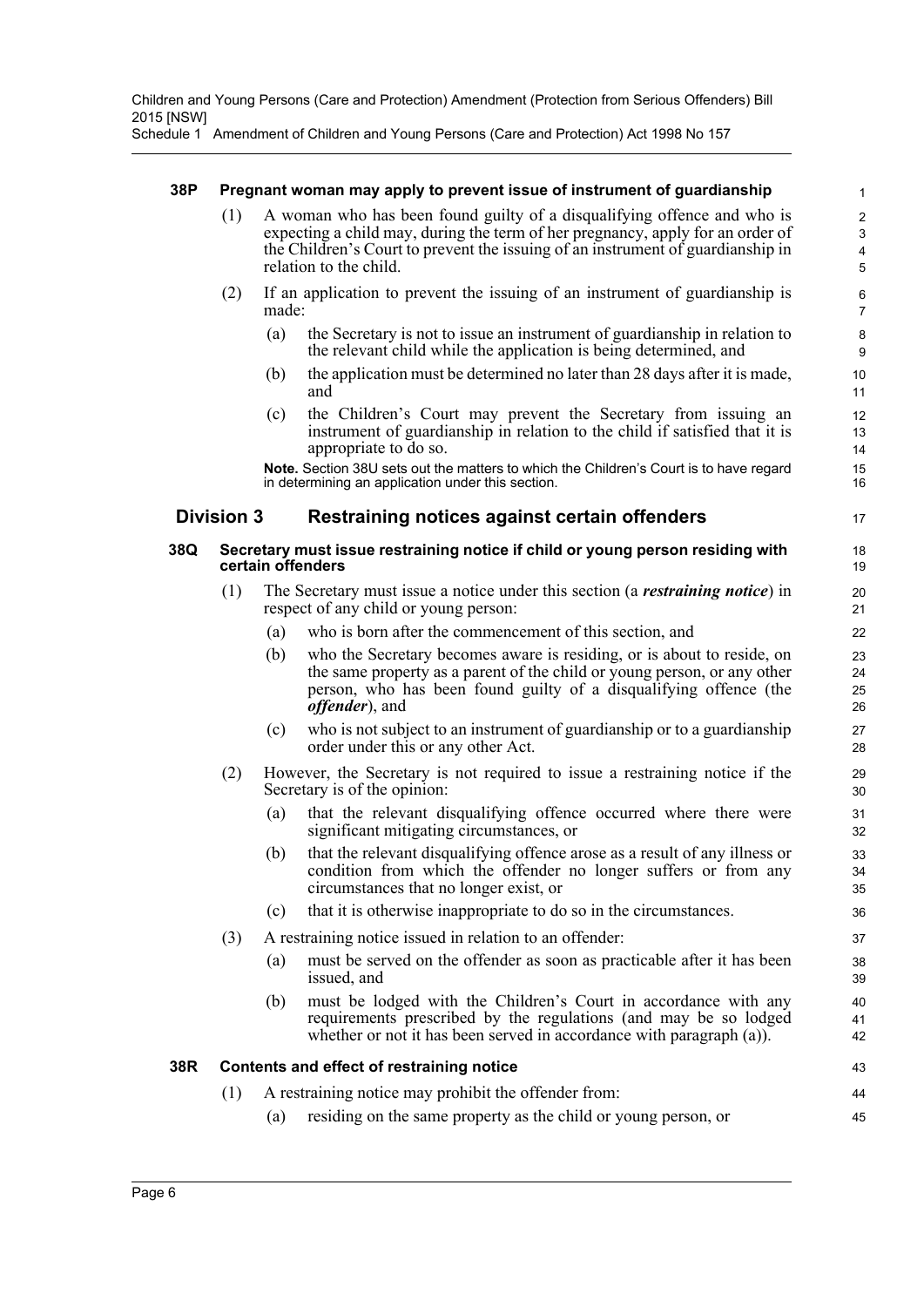Schedule 1 Amendment of Children and Young Persons (Care and Protection) Act 1998 No 157

(b) coming within a specified distance of the child or young person's residence, or

24

- (c) having any physical contact with the child or young person (except in the presence of a specified person or person of a specified class of person), or
- (d) having any contact at all with the child or young person (including any contact through the internet).
- (2) A person who contravenes or fails to comply with a restraining notice knowing that the relevant act or omission constituted a contravention of, or failure to comply with, the notice, or being reckless as to the fact, is guilty of an offence. Maximum penalty: 100 penalty units.

#### **38S Duration of restraining notice**

- (1) A restraining notice remains in force for the period commencing at the time at which the restraining notice is served on the offender and ending 60 days later (or such longer period as may be allowed by the Children's Court) unless sooner revoked by the Children's Court.
- (2) The Children's Court may, on application by the Secretary, extend the duration of a restraining notice if satisfied that it is appropriate to do so.

#### **38T Offender may apply for revocation of restraining notice**

The Children's Court may, on application by the offender concerned, revoke a restraining order if satisfied that it is appropriate to do so. **Note.** Section 38U sets out the matters to which the Children's Court is to have regard in determining an application under this section.

#### **Division 4 Miscellaneous**

#### **38U Matters to which Children's Court is to have regard in considering certain applications**

- (1) This section applies to the Children's Court's consideration of the following applications:
	- (a) an application for revocation of an instrument of guardianship under section 38O,
	- (b) an application to prevent the issue of an instrument of guardianship under section 38P,
	- (c) an application for revocation of a restraining notice under section 38T.
- (2) Without limiting the matters to which the Children's Court may have regard in determining an application, the Court is to have regard to the following:
	- (a) the age of the victim of the relevant disqualifying offence when it was committed,
	- (b) the seriousness of the relevant disqualifying offence and of the penalty imposed,
	- (c) whether or not the disqualifying offence involved any aggravating factors,
	- (d) whether or not the disqualifying offence occurred where there were significant mitigating circumstances,
	- (e) whether or not the disqualifying offence arose as a result of any illness or condition from which the offender no longer suffers or from any circumstances that no longer exist,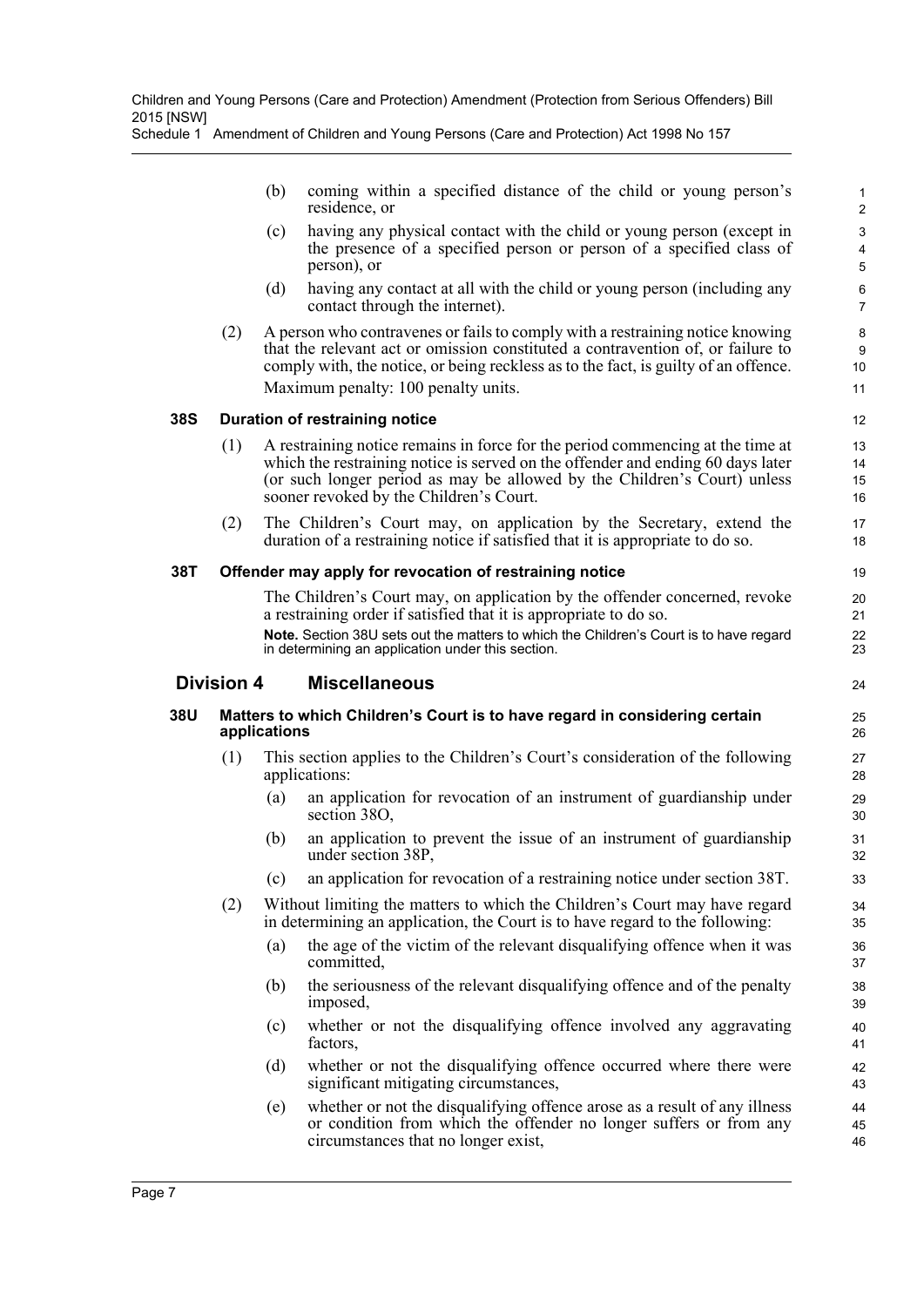Schedule 1 Amendment of Children and Young Persons (Care and Protection) Act 1998 No 157

|     |                                                                                                                                                                                                                                       | (f) | whether or not the offender has a record of previous findings of guilt<br>(particularly if the offender has been found guilty of several<br>disqualifying offences or has a record of previous findings of guilt for<br>serious personal violence offences that are not disqualifying offence). | $\mathbf{1}$<br>$\overline{c}$<br>$\mathsf 3$<br>4 |  |  |  |
|-----|---------------------------------------------------------------------------------------------------------------------------------------------------------------------------------------------------------------------------------------|-----|-------------------------------------------------------------------------------------------------------------------------------------------------------------------------------------------------------------------------------------------------------------------------------------------------|----------------------------------------------------|--|--|--|
|     | (3)                                                                                                                                                                                                                                   |     | In this section:                                                                                                                                                                                                                                                                                | 5                                                  |  |  |  |
|     |                                                                                                                                                                                                                                       |     | <i>aggravating factors</i> , in relation to a disqualifying offence, mean any of the<br>following:                                                                                                                                                                                              | 6<br>$\overline{7}$                                |  |  |  |
|     |                                                                                                                                                                                                                                       | (a) | the victim was vulnerable, for example, because the victim was very<br>young,                                                                                                                                                                                                                   | 8<br>9                                             |  |  |  |
|     |                                                                                                                                                                                                                                       | (b) | the offence involved gratuitous cruelty,                                                                                                                                                                                                                                                        | 10                                                 |  |  |  |
|     |                                                                                                                                                                                                                                       | (c) | the injury, emotional harm, loss or damage caused by the offence was<br>substantial,                                                                                                                                                                                                            | 11<br>12                                           |  |  |  |
|     |                                                                                                                                                                                                                                       | (d) | the offence was committed in the home of the victim,                                                                                                                                                                                                                                            | 13                                                 |  |  |  |
|     |                                                                                                                                                                                                                                       | (e) | the offence involved the offender causing the victim to take, inhale or<br>be affected by a narcotic drug, alcohol or any other intoxicating<br>substance,                                                                                                                                      | 14<br>15<br>16                                     |  |  |  |
|     |                                                                                                                                                                                                                                       | (f) | the offence was committed without regard for public safety,                                                                                                                                                                                                                                     | 17                                                 |  |  |  |
|     |                                                                                                                                                                                                                                       | (g) | the offence involved a grave risk of death to another person or persons,                                                                                                                                                                                                                        | 18                                                 |  |  |  |
|     |                                                                                                                                                                                                                                       | (h) | the offence involved multiple victims or a series of criminal acts,                                                                                                                                                                                                                             | 19                                                 |  |  |  |
|     |                                                                                                                                                                                                                                       | (i) | the offence was committed in company or was part of a planned or<br>organised criminal activity,                                                                                                                                                                                                | 20<br>21                                           |  |  |  |
|     |                                                                                                                                                                                                                                       | (j) | the offence was committed for financial gain,                                                                                                                                                                                                                                                   | 22                                                 |  |  |  |
|     |                                                                                                                                                                                                                                       | (k) | any other factor that the Children's Court considers aggravated the<br>nature of the disqualifying offence.                                                                                                                                                                                     | 23<br>24                                           |  |  |  |
|     | serious personal violence offence means a personal violence offence (within<br>the meaning of the Crimes (Domestic and Personal Violence) Act 2007) that<br>is punishable by imprisonment for life or for a term of 5 years or more.  |     |                                                                                                                                                                                                                                                                                                 |                                                    |  |  |  |
| 38V |                                                                                                                                                                                                                                       |     | Information to be provided to Secretary by courts                                                                                                                                                                                                                                               | 28                                                 |  |  |  |
|     | A court that finds a person guilty of a disqualifying offence must ensure that<br>the following information relating to the finding of guilt is provided to the<br>Secretary as soon as practicable after the person is found guilty: |     |                                                                                                                                                                                                                                                                                                 |                                                    |  |  |  |
|     |                                                                                                                                                                                                                                       | (a) | the name and date of birth of the offender,                                                                                                                                                                                                                                                     | 32                                                 |  |  |  |
|     |                                                                                                                                                                                                                                       | (b) | the disqualifying offence,                                                                                                                                                                                                                                                                      | 33                                                 |  |  |  |
|     |                                                                                                                                                                                                                                       | (c) | the nature of the finding of guilt (having regard to section 38I),                                                                                                                                                                                                                              | 34                                                 |  |  |  |
|     |                                                                                                                                                                                                                                       | (d) | any other information prescribed by the regulations.                                                                                                                                                                                                                                            | 35                                                 |  |  |  |
| 38W |                                                                                                                                                                                                                                       |     | Admissibility of instruments and notices                                                                                                                                                                                                                                                        | 36                                                 |  |  |  |
|     |                                                                                                                                                                                                                                       |     | A document purporting to be an instrument of guardianship or restraining<br>notice is admissible in evidence in any proceedings under this Act and, in the<br>absence of evidence to the contrary, is proof of the instrument or notice and its<br>terms and that it was duly given.            | 37<br>38<br>39<br>40                               |  |  |  |